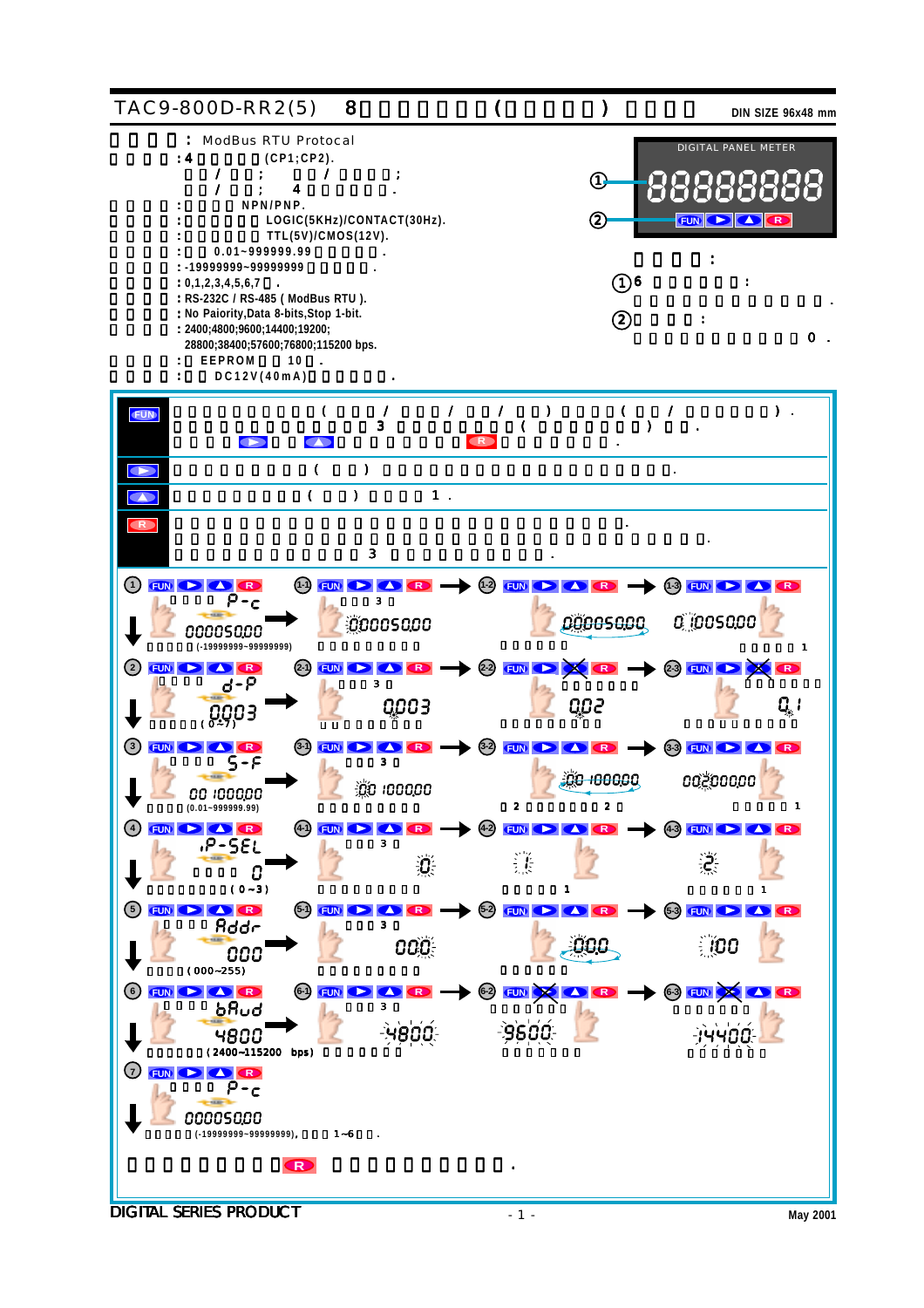

**DIGITAL SERIES PRODUCT** May 2001